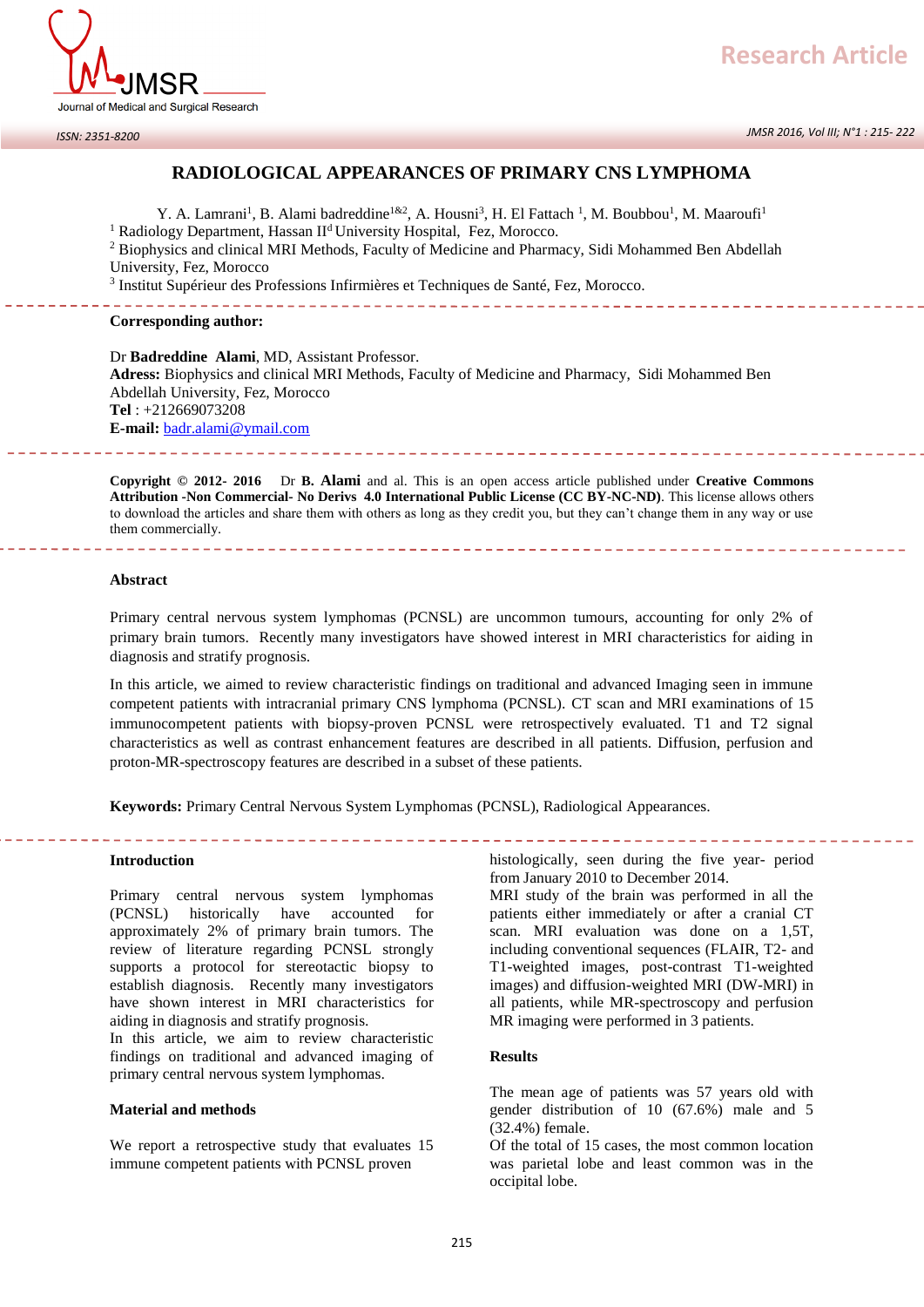

#### *ISSN: 2351-8200*

All the lesions were in supratentorial compartment. Total number of cases in frontal lobe was 3 (20 %), parietal lobe was 4 (26.6%), temporal lobe was 1 (6.6%), corpus callosum was 3 (20%) and basal ganglia/Thalamus was 4 cases (26.6%).

9 patients had a solitary lesion (60%) and the other 6 patients have multiple lesions (40%).

Of the total 15 patients, 9 (60%) had hypodense lesion on CT scan as compared to 1 patient (6.7%) isodense and 5 patients (33.3%) with hyperdense lesion. None of the lesions showed calcification or bleeding. Contrast enhancement was uniformly present in all cases.

MRI data was available for all 15 patients. On T1 weighted images 12 cases (80%) were hypointense and 3 (20%) were isointense. The hyperintense lesions on T2 weighted images showed 2 (13.3%) isointense lesions and 13 (86.7%) lesions. 13 cases (86.7%) showed homogenous and intense contrast enhancement, 1 case (6.7%) showed moderate and heterogeneous contrast enhancement and 1 case (6.7%) demonstrated a punctuate enhancement. The edema was moderate-to severe.

Diffusion characteristics could be recorded for 15 cases: 2 cases (13.3%) had no diffusion restriction and 13 (86.7%) had diffusion restriction.

Perfusion-weighted MR imaging was performed in 3 patients and showed marked reduction in rCBV (relative to the contralateral normal-appearing white-matter) in all cases. The average rCBV was 0.75.

MR-spectroscopy was performed in 3 patients and consistently showed increased choline and decreased NAA along with the presence of lipid peak.

## **Discussion**

Primary CNS lymphoma (PCSNL) is a rare tumour, representing approximately 5% of primary brain tumours. It is a form of non-Hodgkin lymphoma limited to the CNS [1].

The overall incidence rate of PCNSL is 4 cases per million people per year. The peak incidence is between 60 and 70 years old for immunocompetent patients. The male: female

ratio is 1.5 : 1 [2, 3].

The etiology of (PCSNL) remains unclear: The CNS is devoid of endogenous lymphoid tissue. The only established risk factor is immunodeficiency and (PCSNL) is the most common brain tumor in this population. AIDS accounts for the largest group of immunocompromised patients with (PCNSL) and is an AIDS defining diagnosis [4].

Presentation can be with focal neurological symptoms or features of intracranial hypertension. The deep location of many tumours accounts for more frequent neurocognitive changes and rarer seizures [1].

PCNSL usually presents, solitary or multiple lesions mainly located at supratentorial level, usually in the periventricular regions, infiltrating the corpus callosum and the basal ganglia [5,6].

Multiple lesions are reported in 38%–55% of non-AIDSPCNSLs. Multifocal intra-parenchymal lesions without a dural involvement are very uncommon. Frontal lobe is affected in20%–43% of PNCLs, brain stem, or cerebellum in 13%– 20%.Other localizations are leptomeninges, spinal cord, and eyes [6].

## **Imaging findings**

PCNSL often has a characteristic appearance on both CT and MR imaging reflecting its hypercellularity and the high nuclear/cytoplasmic ratio.

## **Conventional CT and MR Imaging**

CT has been the primary method for the evaluation of the PCNSL. Tumor results in hyperdensity (Figure1), but it may also appear isodense (Figure 2). There is usually a degree of associated oedema and mass effect resulting from these lesions is often as a result of the extent of oedema, rather than the lesions themselves [5].

However, CT is not a gold standard technique for diagnosis because a negative examination does not exclude CNS lymphoma and 13%–38%falsenegative rate is reported (Figure 3) [6].

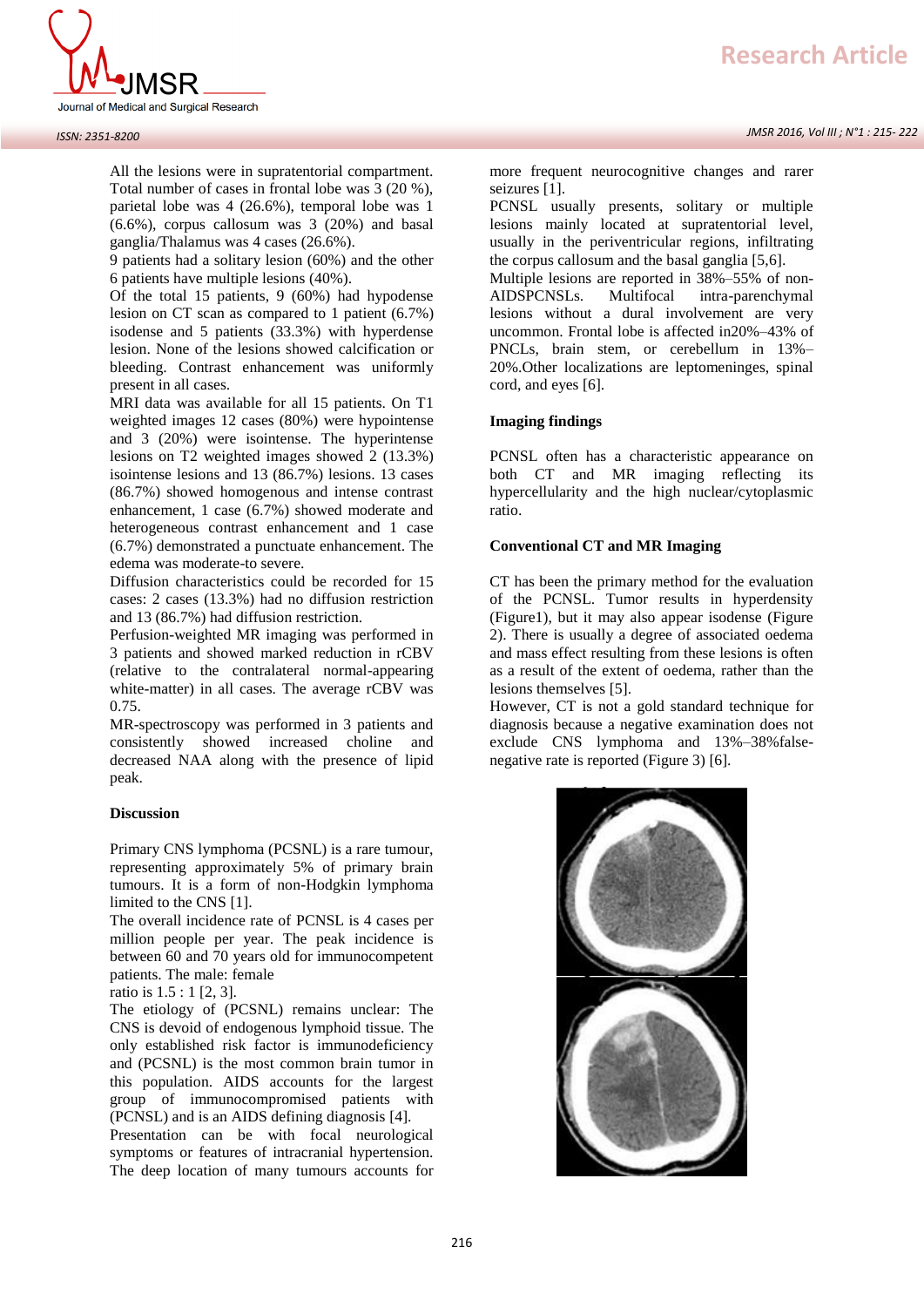# **Research Article**

*JMSR 2016, Vol III ; N°1 : 215- 222*



#### *ISSN: 2351-8200*



Figure 1: 55 years old man with progressive left hemiparesis. Non contrast cerebral CT scan image shows a hyperattenuated right parasagittal frontal lobe lesion with marked enhancement in post contrast series.



Figure 2: 48 years old man with increased intra cranial pressure. Axial cranial CT showing multiple isodense lesions in the basal ganglia with solid enhancement, associated to periventricular white matter vasogenic edema and mass effect displacing the midline.

On unenhanced T1-weighted imaging, lesions are typically hypo- or isointense and on T2-weighted MR imaging iso- to hyperintense to gray matter (Figure 4,5)[6]. On flair sequence, lesions are usually iso or hypointense to cortex (Figure 6)but may be hyperintense(Figure7)[7].

Most lesions show moderate-to-marked contrast enhancement [6]. No contrast enhancement on T1 weighted MR imaging has also been described in some rare cases of PCNSL [8, 9].We observed contrast enhancement in all our lesions. It was intense and homogeneous in 13 cases, moderate and heterogeneous in 1 case and punctuate in 1 case (Figure 8).

Edema is a common feature of PCNSL. Some published data reports the edema in 77% of the lesions, though usually less prominent than that in malignant gliomas or metastases [6]. In our series, the edema was mostly moderate-to severe, though; the mass-effect is less than what is expected for the same mass size.

Hemorrhage or internal calcifications within the tumor are a quite rare finding [9, 10].Necrosis is unusual in such tumours in the immunocompetent population [5].We did not encounter any similar case in our study.



Figure 3: 43 years old women, with right hemiparesis. Negative CT examination with corresponding T2 WI showing a wellcircumscribed lesion (confirmed PCSNL).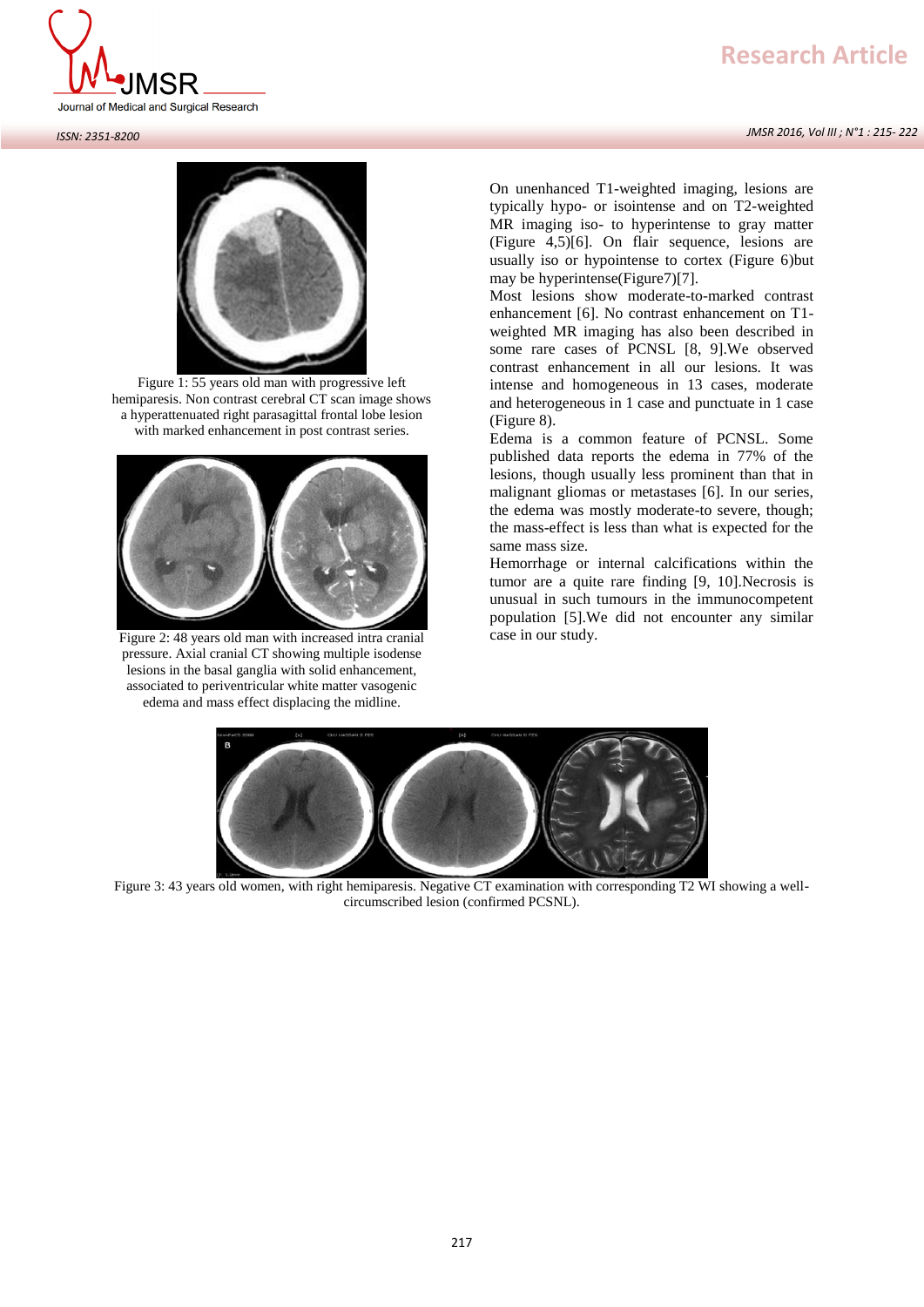



*ISSN: 2351-8200*

## **Table I: Typical imaging features of primary and secondary CNS lymphoma**

| CT findings         | Iso- or hypodense lesions with marked CE               |
|---------------------|--------------------------------------------------------|
|                     | T1: hypo- or isointenselesions, moderate-marked CE     |
|                     | T2: iso- or hyperintense lesions; often hypointense to |
| MRI findings        | gray matter                                            |
| Enhancement pattern | Non-AIDS patients: homogeneous CE, 90%;                |
|                     | ring-CE, 0%-13%                                        |
|                     | AIDS patients: irregular CE common; ring-CE, 75%       |



Figure 4: the same patient as figure 3. Hypo intense T1 and hyper intense T2 well circumscribed left posterior frontal lobe lesion.



**Figure 5**: 50 years old man increased intracranial pressure. Sagital T1 WI without contrast



**Figure 7**: 47 years-old-man, signs of coma. Large hyperintense T2 and FLAIR lesion involving the left periventricular white matter and corpus callosum. Note the additional periventricular right lesion (arrowheads).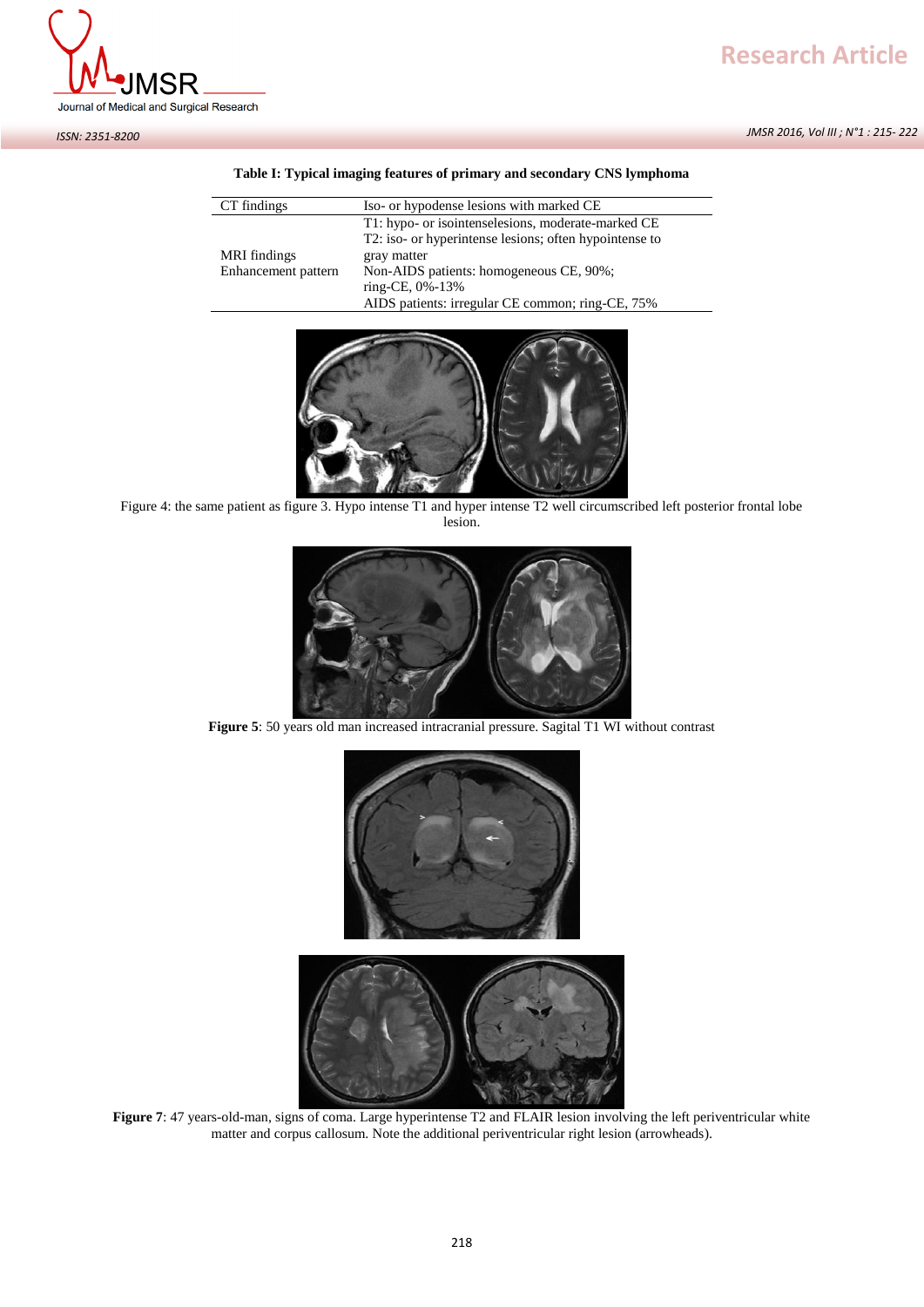# **Research Article**

*JMSR 2016, Vol III ; N°1 : 215- 222*





**Figure 8**: different types of enhancements. (A) Moderate and heterogeneous enhancement. (B) Multifocal strong patchy homogeneous enhancement. (C) Punctuate nodular enhancement.

|  |  |  |  |  | Table II: Advanced imaging techniques in CNS lymphoma |  |  |  |  |  |
|--|--|--|--|--|-------------------------------------------------------|--|--|--|--|--|
|--|--|--|--|--|-------------------------------------------------------|--|--|--|--|--|

| Diffusion MRI   | Restricted diffusion in lesions (hyperintense on DWI)  |  |  |  |  |  |
|-----------------|--------------------------------------------------------|--|--|--|--|--|
|                 | andhypointense on ADC maps $)11,12$                    |  |  |  |  |  |
|                 | Low maximum CBV 12,15                                  |  |  |  |  |  |
| Perfusion MRI   | Characteristic intensity time curve related to leakage |  |  |  |  |  |
|                 | of contrast into the interstitial space 15             |  |  |  |  |  |
| MR spectroscopy | Elevated lipid peaks and high Cho/Cr ratios 5, 11, 15  |  |  |  |  |  |
|                 |                                                        |  |  |  |  |  |

## **Diffusion weighted imaging (DWI)**

DWI measures the diffusion of water molecules in biologic tissues. It is a surrogate marker of tumor cellularity. Highly cellular tumors, like CNS lymphoma, would demonstrate a restricted diffusion (hyperintense lesion on DWI and hypointense on ADC maps) [11, 12] (Figure 9).Differential diagnosis of lesions with these features is with ischemic stroke, central necrosis of brain abscess, high-grade gliomas, or some metastases. PCNSL lesions often have more restricted diffusion and lower ADC values than high-grade gliomas and metastases [12, 13].In our patient cohort, we observed subjective diffusion restriction (hyper-intensity on DWI and iso- to hypo-intensity on ADC maps) in 13 cases. This is consistent with what has been described in the literature.

In addition, pre-therapeutic ADC tumor measurement within the contrast-enhancing part of the tumor has been shown to be predictive of the clinical outcome (lower ADC meant shorter progression-free survival and overall survival) [14]. It also can be used as a biomarker to monitor

response to treatment, where increasing ADC values suggest favorable response [6].



CNS lymphomas may have a characteristic appearance on traditional CT and MR imaging; however, none of these imaging characteristics will unequivocally differentiate CNS lymphomas from other neoplasms (eg, metastases from other malignancies, malignant gliomas, meningiomas) or non-neoplastic diseases (eg, multiple sclerosis, stroke, cerebral toxoplasmosis, pyogenic abscess) [6, 8]. Furthermore, the typical imaging characteristics may not be present.

DWI, perfusion MR imaging, and MR spectroscopy are increasingly used in clinical radiologic practice and may help to differentiate CNS lymphomas from other lesions of the brain [6].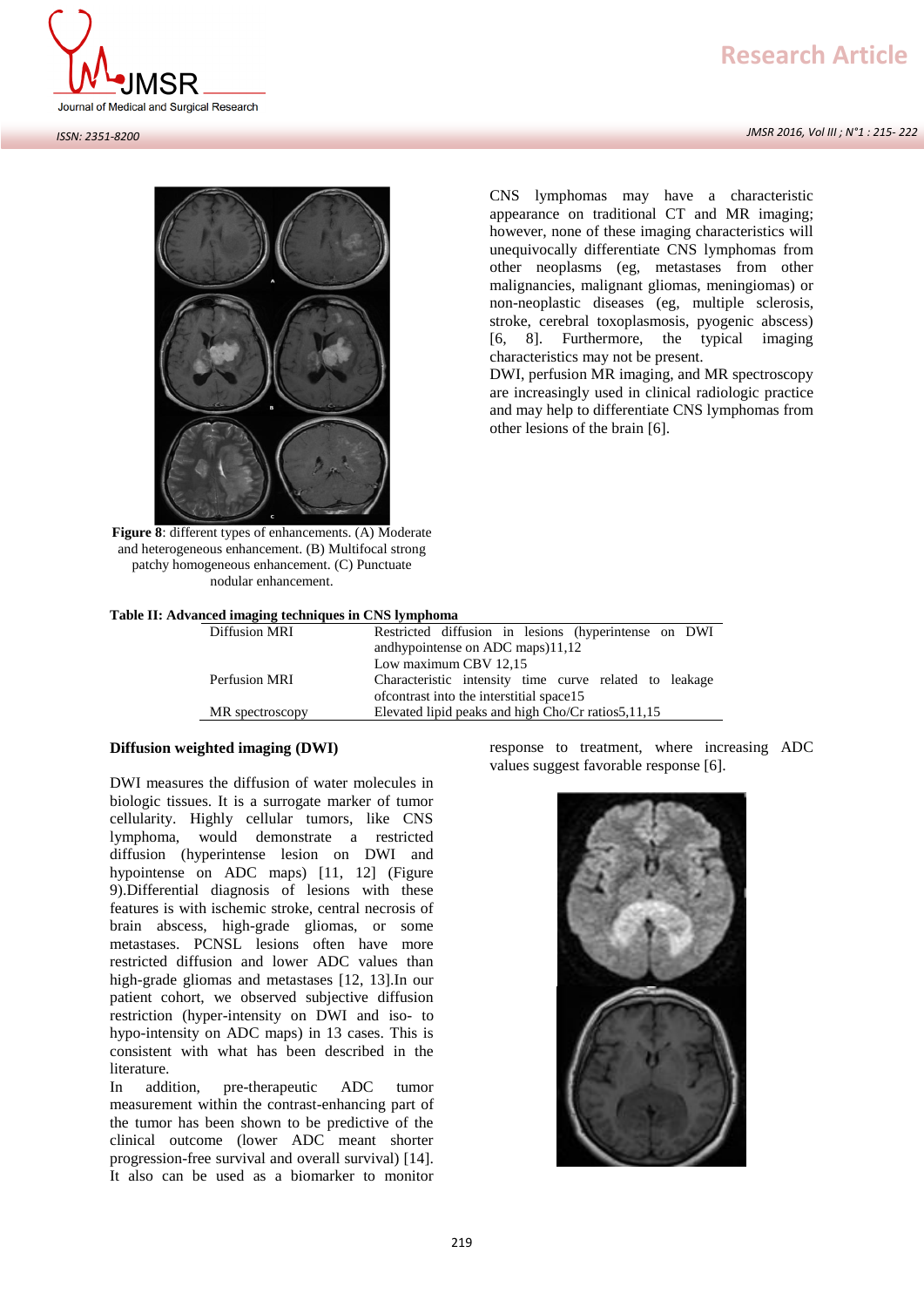# **Research Article**

*JMSR 2016, Vol III ; N°1 : 215- 222*





Figure 9: 62 years old women. Signs of increased intracranial pressure. Homogeneous hypointense T1 WI and hyperintense T2 WI mass in the splenium of the corpus callosum. DWI reveals high signal within the lesion, representing restricted diffusion due to the high cellularity of the tumor.

## **Perfusion-weighted MR imaging (MRP)**

While contrast enhancement reflects leakiness of the vessels (disruption of the blood–brain barrier), perfusion assesses tumor vascularity. The documented importance of revascularization through angiogenesis for tumor growth has led to a

growing interest in such imaging techniques. Perfusion MR and CT imaging visualize nutritive delivery of arterial blood to the capillary bed in the biologic tissue (e.g., tumors). Post processing of the acquired data allows for calculation of physiologic parameters, such as cerebral blood volume, cerebral blood flow, mean transit time, and time to peak [6]. PCNSLs demonstrate low CBV (Fig 10) and a characteristic intensity time curve, which is related to a massive leakage of contrast media into the interstitial space(Fig 11).[15] Furthermore, maximum relative CBV measured in tumor tissue, calculated as a ratio to contralateral normalappearing white matter, is typically lower in lymphomas than in other brain tumors. This characteristic finding can help to differentiate glioblastomas and metastases from lymphomas which show significantly higher rCBV values. [12, 16]In our series perfusion-weighted MR imaging was performed in 3 patients and shows marked reduction in rCBV in all cases. This is consistent with what has been described in the literature.



Figure 10: Same patient as in figure 9. Enhanced T1-WI MRI demonstrates a homogeneously enhancing mass in the splenium of the corpus callosum. Perfusion MR imaging shows a relative low perfusion within the contrast-enhancing tumor on the rCBV map, which indicates no significant localized neoangiogenesis.



Figure 11: Multimodality cerebral MRI of a middle-aged man with a PCNS lymphoma. T1WI with contrast showing an homogeneous enhancing of two lesions in contact with the ventricles. MRI perfusion of the major lesion shows a weak increase of relative cerebral blood volume, which indicates no significant localized neoangiogenesis (no red area in the lesion). The first pass of the bolus agent curve indicates high blood-brain barrier permeability [1].

## **MR spectroscopy (MRS)**

MR spectroscopy obtains biochemical information noninvasively from biologic tissue. Within a defined volume of interest, signals may be registered from chemical nuclei within the body;

the most commonly used nuclei are protons (hydrogen). In PCNSL, proton MR spectroscopy has demonstrated elevated lipid peaks combined with high Cho/Cr ratios (Fig 12). [5, 11, 15] In our patients, MRS consistently showed increased choline and decreased NAA along with the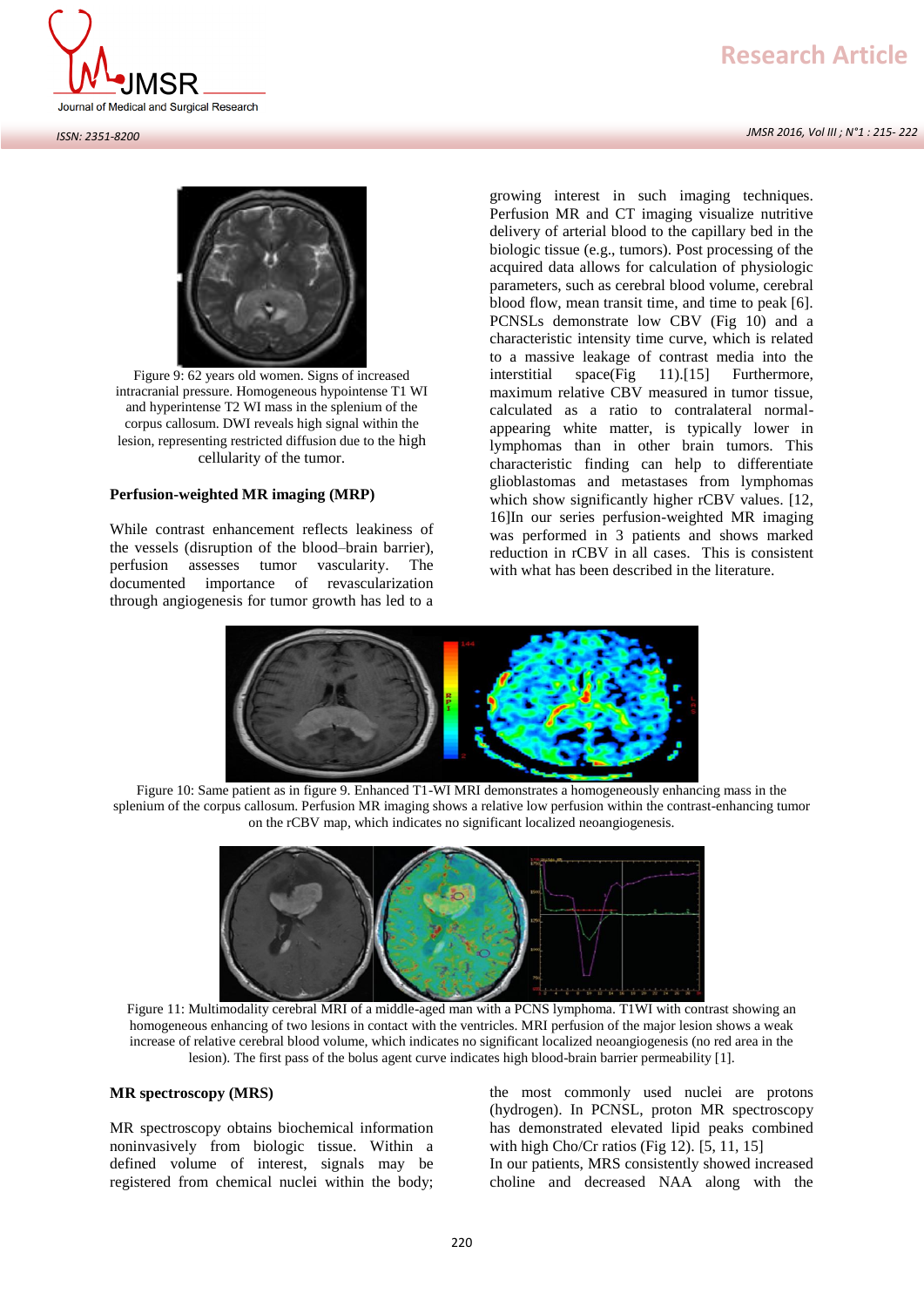

*JMSR 2016, Vol III ; N°1 : 215- 222*



Elevation of lipid peak is typically a signature of cell death; however, a lipid dominated spectrum is found in PCNSL that is not macroscopically necrotic and due to macrophage content. [15, 17] These can, however, also be seen in glioblastoma multiforme and metastases but may help in

differentiating PCNSL from other lesions. [15]

We also noticed a transition zone of abnormal spectra outside the enhancing area reflecting the infiltrative pattern of lymphoma which extends beyond the contrast-enhancing region. This might aid in differentiating PCNSL from metastasis but not from high grade glioma.



Figure 12: Same patient as in figure 2, the single voxel, short Time Echo MRS demonstrates an exaggerated lipid peak in a solid mass. Lipid peaks are typically demonstrated in necrotic lesions, but in solid PCNSL lesions the peak is due to the increased macrophage content. MRS demonstrates also a decreasing value of NAA and elevation of choline



Figure 13: Same patient as in figure 9, MRS (TE 35 ms and 144 ms) demonstrates an exaggerated lipid peak, increased concentration of choline and decreased concentration of N-acetyl aspartate in this solid mass

## **Stereotactic brain biopsy and treatment for PCNSL**

Since the clinical and neuroimaging presentation of PBL can be varied and the differential diagnostic possibilities are therefore large, no patient should be treated for PCNSL without definitive histological proof of diagnosis. Stereotactic brain biopsy is the most appropriate method for the diagnosis of PCNSL. However, open brain biopsy may be necessary in those patients who have lesions located in areas of the brain that are difficult to access (eg, brainstem). If possible, the procedure should be performed before corticosteroids have been administered.

The standard treatment for PCNSL has not been defined yet for the lack of adequate randomized studies. Retrospective series have shown a very significant survival advantage for the combination chemoradiotherapy. First-line chemotherapy consists in high dose methotrexate followed by radiotherapy. This strategy allows a 5-year survival of 25%–40%versus 3%–24% with the radioboost alone [19].

## **Conclusion**

CNS lymphomas may have a characteristic appearance on traditional CT and MRI imaging; however, none of these imaging characteristics will unequivocally differentiate CNS lymphomas from other primary and secondary brain tumors (highgrade gliomas and metastases) or non-neoplastic diseases (multiple sclerosis, stroke, cerebral toxoplasmosis, pyogenic abscess). Furthermore, the characteristic imaging features on traditional imaging may be absent, at that time new imaging techniques (MRS, PWI and DWI) which are increasingly used in clinical radiologic practice, may play important role in the diagnosis of PCNSL and differentiating it from other brain lesions.